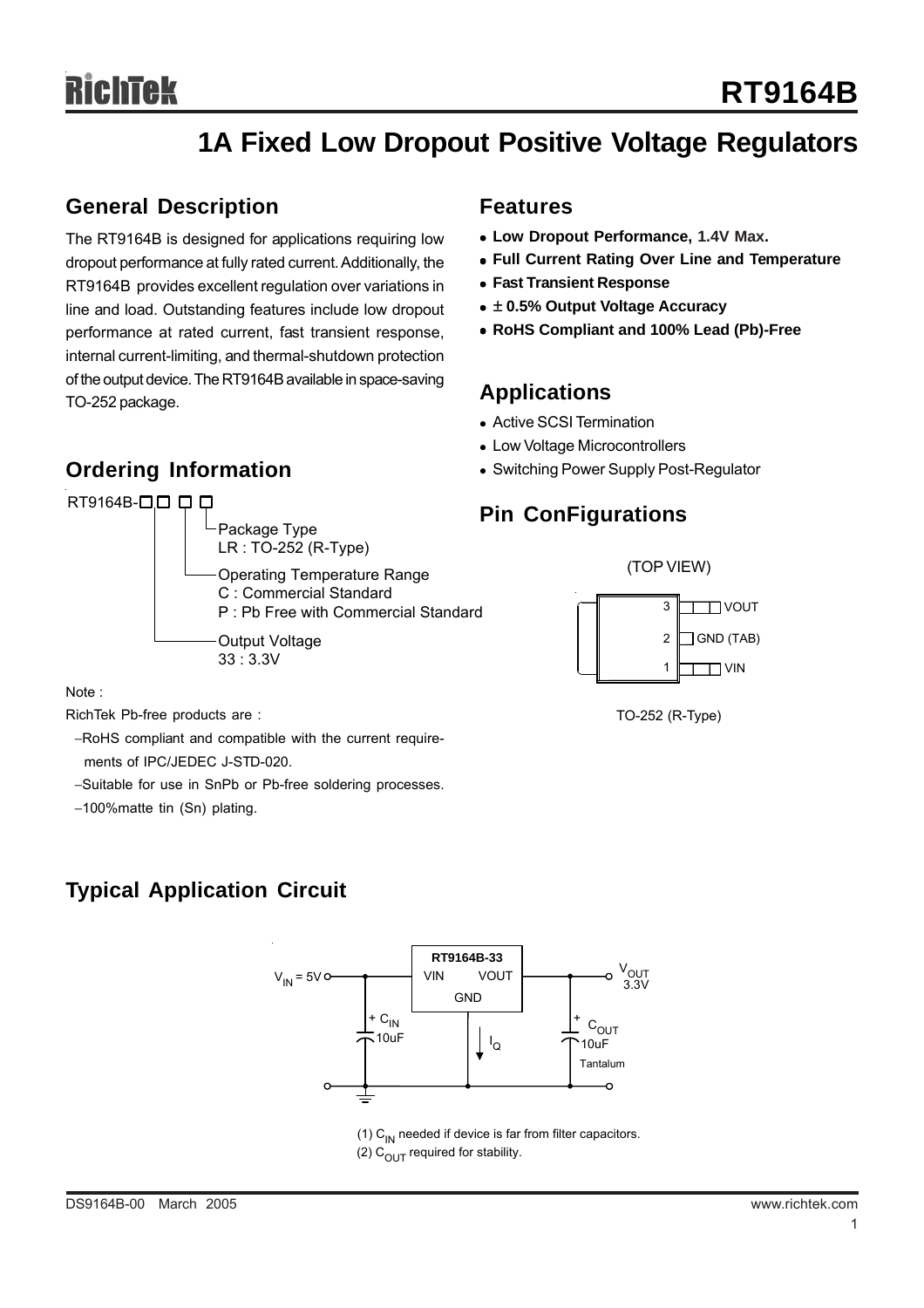# **Function Block Diagram**



# **Functional Pin Description**

| <b>Pin Name</b> | <b>Pin Function</b>   |  |
|-----------------|-----------------------|--|
| <b>GND</b>      | Ground                |  |
| VOUT            | <b>Output Voltage</b> |  |
| VIN             | Power Input           |  |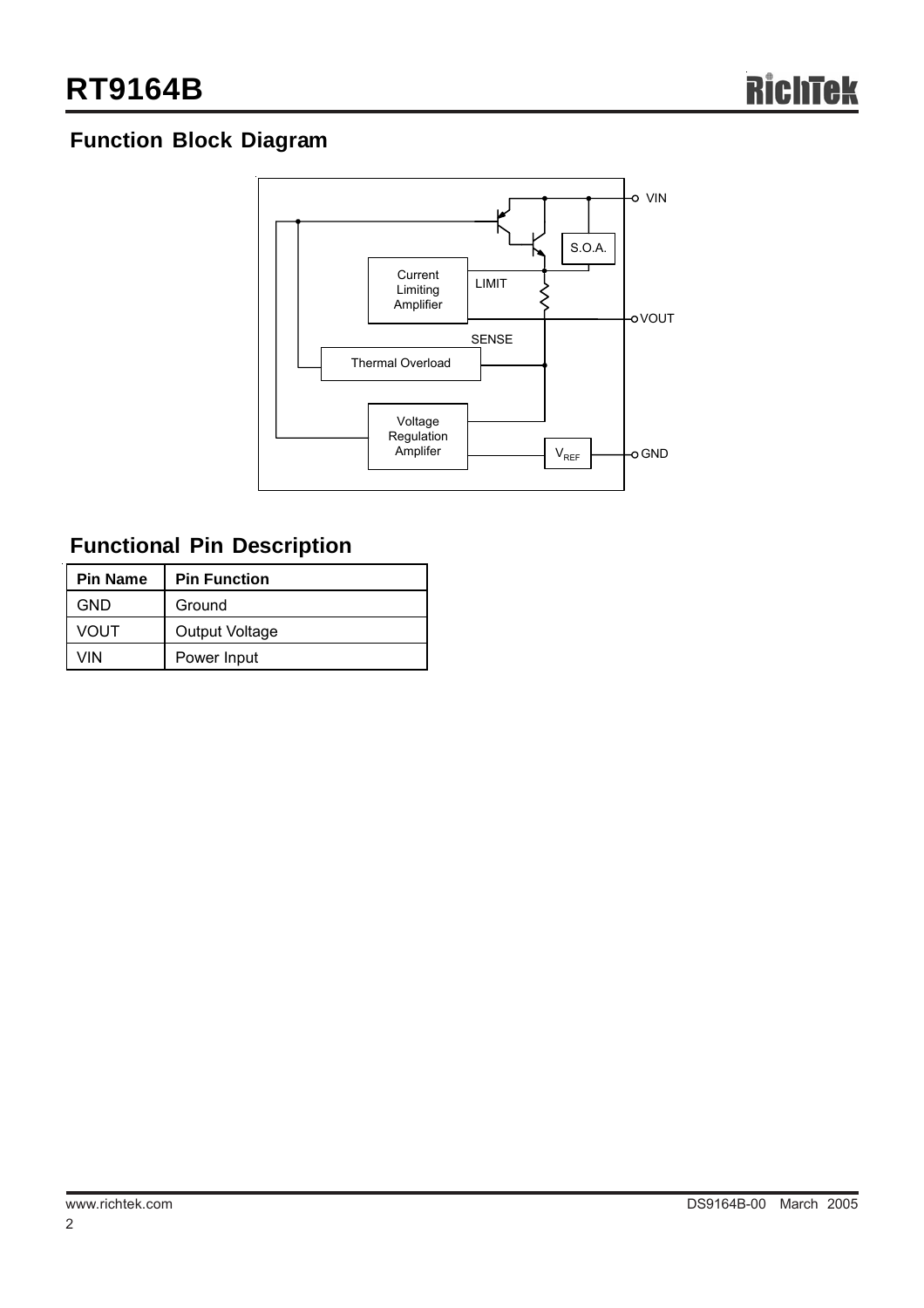### **Absolute Maximum Ratings** (Note 1)

| • Power Dissipation, $P_D @ T_A = 25^{\circ}C$ |  |
|------------------------------------------------|--|
|                                                |  |
| • Package Thermal Resistance (Note 6)          |  |
|                                                |  |
|                                                |  |
|                                                |  |
|                                                |  |
|                                                |  |
| • ESD Susceptibility (Note 2)                  |  |
|                                                |  |
|                                                |  |

### **Recommended Operating Conditions** (Note 3)

|  | $-40^{\circ}$ C to 125 $^{\circ}$ C . |
|--|---------------------------------------|

## **Electrical Characteristics**

| $(T_A = 25^{\circ}C$ , unless otherwise specified) |  |  |  |
|----------------------------------------------------|--|--|--|
|----------------------------------------------------|--|--|--|

| <b>Parameter</b>                                                                                             | Symbol       | <b>Test Conditions</b>                                                               | Min                                   | <b>Typ</b> | Max    | <b>Units</b> |
|--------------------------------------------------------------------------------------------------------------|--------------|--------------------------------------------------------------------------------------|---------------------------------------|------------|--------|--------------|
| Output Voltage (Note 4)                                                                                      | <b>V</b> OUT | $V_{\text{OUT}}$ = 10mA, $V_{\text{IN}}$ = 4.75V, T <sub>J</sub> = 25 <sup>o</sup> C |                                       | 3.3        | 3.3165 | V            |
| Line Regulation (Note 4)<br>$1_{\text{OUT}}$ = 0mA, 4.75V $\leq$ V <sub>IN</sub> $\leq$ 15V<br><b>AVLINE</b> |              | --                                                                                   |                                       | 6          | mV     |              |
| Load Regulation (Note 4)   $\Delta V_{\text{LOAD}}$                                                          |              | $V_{IN}$ = 4.75V, 0 $\leq$ 1 $_{OUT}$ $\leq$ 1.0A                                    | $- -$                                 |            | 12     | mV           |
| Dropout Voltage (Note 5) VDROP                                                                               |              | $1OUT = 500mA$                                                                       | $\overline{\phantom{m}}$              | 1.15       | 1.25   | $\vee$       |
|                                                                                                              |              | $1_{\text{OUT}} = 1.0$ A                                                             | $\hspace{0.05cm}$ – $\hspace{0.05cm}$ | 1.3        | 1.4    | V            |
| $V_{IN} = 5V$<br><b>Current Limit</b><br><sup>I</sup> LIM                                                    |              | 1.0                                                                                  | 1.8                                   | $-$        | A      |              |
| $V_{IN} = 5V$<br>Quiescent Current<br>llQ                                                                    |              |                                                                                      | $- -$                                 | 5          | 10     | mA           |
| Ripple Rejection                                                                                             | <b>PSRR</b>  | $f_{RIPPLE}$ = 120Hz, $(V_{IN} - V_{OUT})$ = 2V,<br>VRIPPLE = 1VP-P                  | --                                    | 72         | --     | dB           |

- **Note 1.** Stresses listed as the above "Absolute Maximum Ratings" may cause permanent damage to the device. These are for stress ratings. Functional operation of the device at these or any other conditions beyond those indicated in the operational sections of the specifications is not implied. Exposure to absolute maximum rating conditions for extended periods may remain possibility to affect device reliability.
- **Note 2.** Devices are ESD sensitive. Handling precaution recommended.
- **Note 3.** The device is not guaranteed to function outside its operating conditions.
- **Note 4.** Low duty cycle pulse testing with Kelvin connections.
- Note 5. The dropout voltage is defined as V<sub>IN</sub> -V<sub>OUT</sub>, which is measured when V<sub>OUT</sub> is V<sub>OUT(NORMAL)</sub> − 100mV.
- **Note 6.** θ<sub>JA</sub> is measured in the natural convection at T<sub>A</sub> = 25°C on a low effective thermal conductivity test board of JEDEC 51-3 thermal measurement standard. The case point of  $\theta_{\text{JC}}$  is on the center of the exposed pad. The pad size is 100mm<sup>2</sup> on TO-252 package.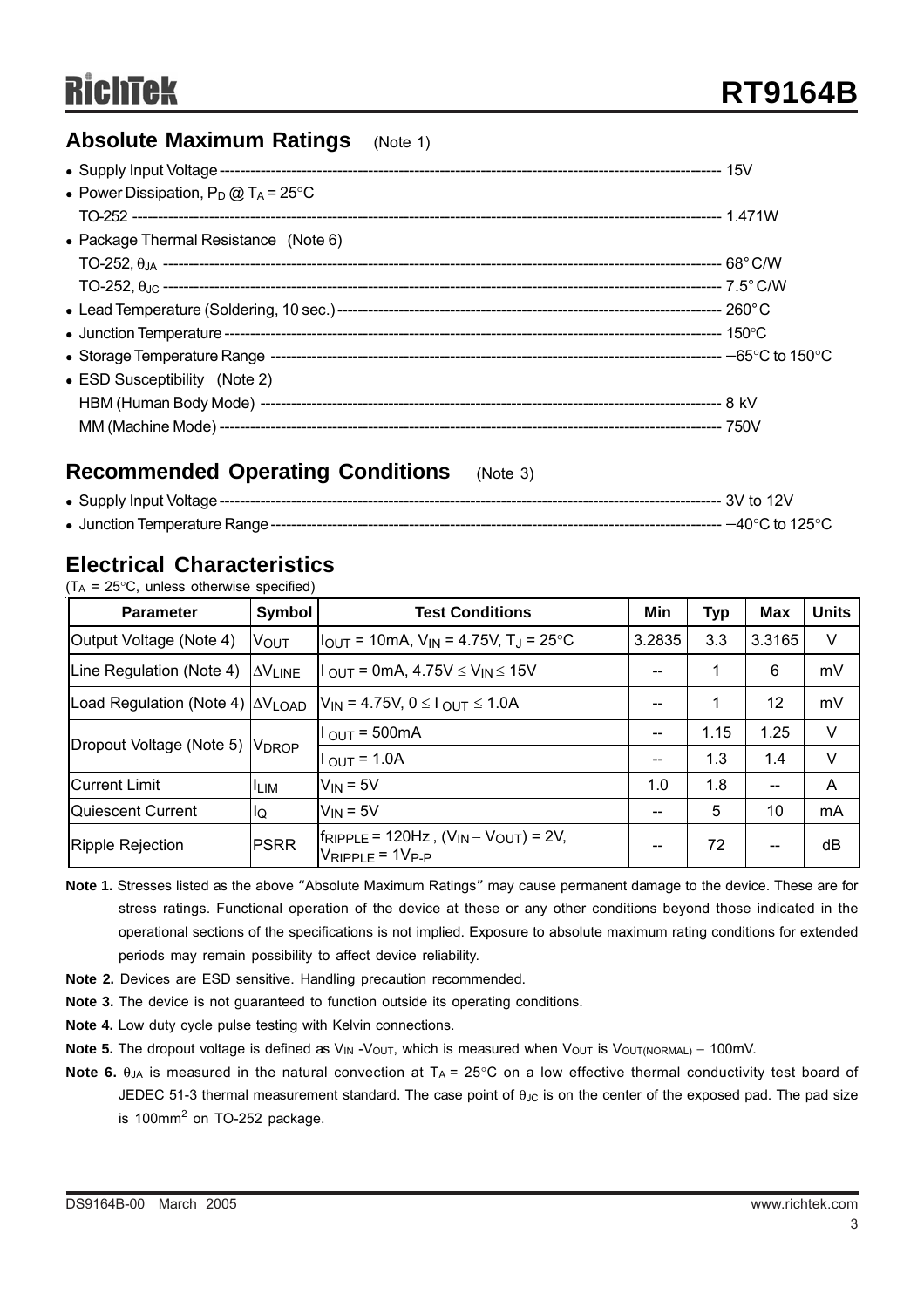# **Typical Operating Characteristics**







**Load Transient Response**

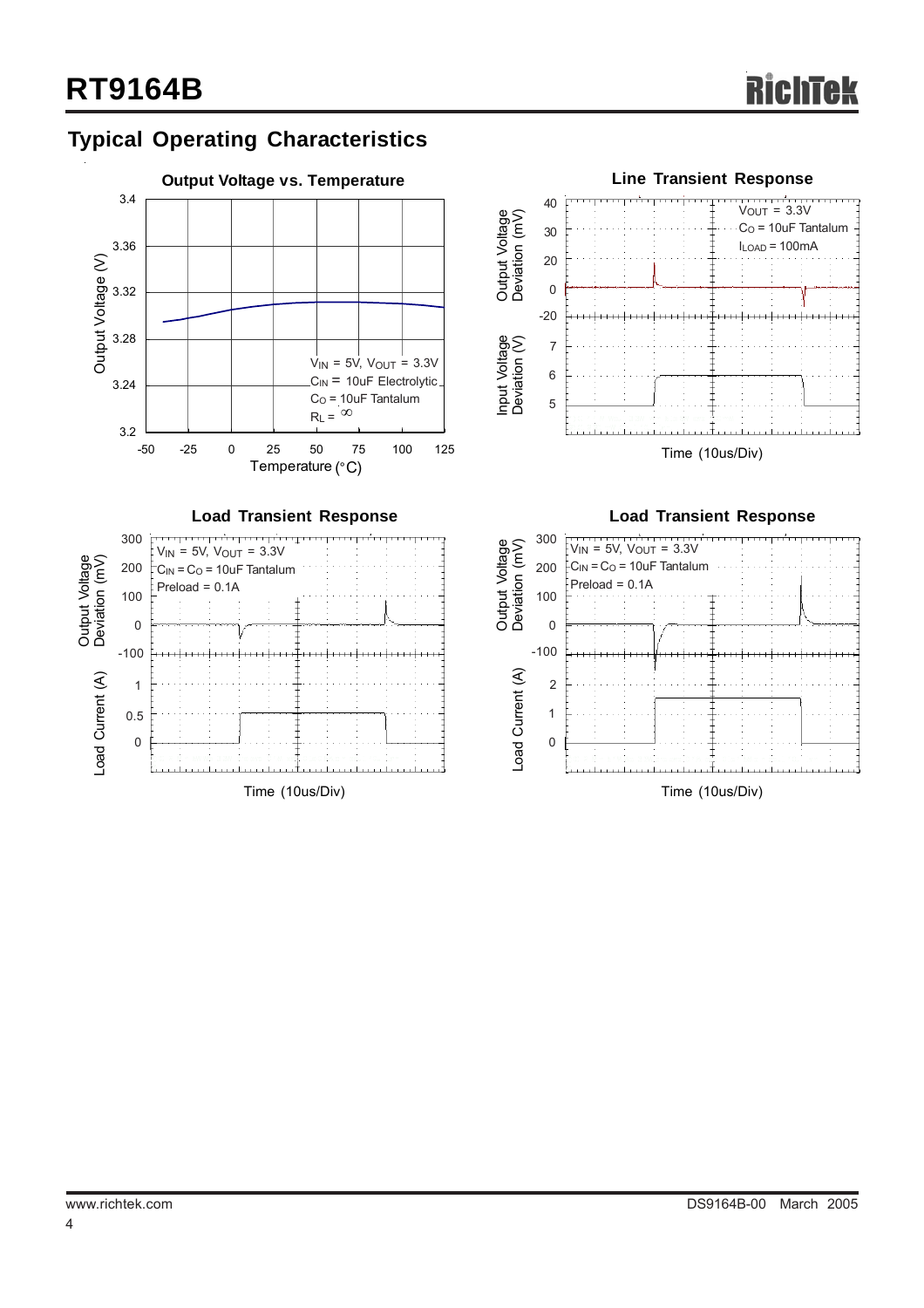# **Application Information**

### **Input Bypass Capacitor**

An input capacitor is recommended. A 10µF tantalum on the input is a suitable input bypassing for almost all applications.

#### **Output Capacitor**

RT9164B requires a capacitor from  $V_{\text{OUT}}$  to GND to provide compensation feedback to the internal gain stage. This is to ensure stability at the output terminal. Typically, 10µF tantalum or 50uF aluminum electrolytic with 30mΩ to 2Ω range capacitor is sufficient.

The output capacitor does not have a theoretical upper limit and increasing its value will increase stability.  $C<sub>OUT</sub> = 100<sub>µ</sub>F$  or more is typical for high current regulator design.



### **Region of Stable COUT ESR vs. Load Current**

#### **Current Limit Protection**

RT9164B is protected against overload conditions. Current protection is triggered at typically 1.8A.

#### **Thermal Consideration**

The RT9164B contains thermal limiting circuitry designed to protect itself from over-temperature conditions. Even for normal load conditions, maximum junction temperature ratings must not be exceeded. As mention in thermal protection section, we need to consider all sources of thermal resistance between junction and ambient. It includes junction-to-case, case-to-heat-sink interface, and heat sink thermal resistance itself.

Junction-to-case thermal resistance is specified from the IC junction to the bottom of the case directly below the die. Proper mounting is required to ensure the best possible thermal flow from this area of the package to the heat sink. The case of all devices in this series is electrically connected to the output. Therefore, if the case of the device must be electrically isolated, a thermally conductive spacer is recommended.

### **Thermal Protection**

RT9164B has thermal protection which limits junction temperature to 150°C. However, device functionality is only guaranteed to a maximum junction temperature of +125°C. The power dissipation and junction temperature for RT9164B are given by

 $P_D = (V_{IN} - V_{OUT}) \times I_{OUT}$ 

 $T_{JUNCTION} = T_{AMBIENT} + (P_D \times \theta_{JA})$ **Note: T**JUNCTION **must not exceed 125°C**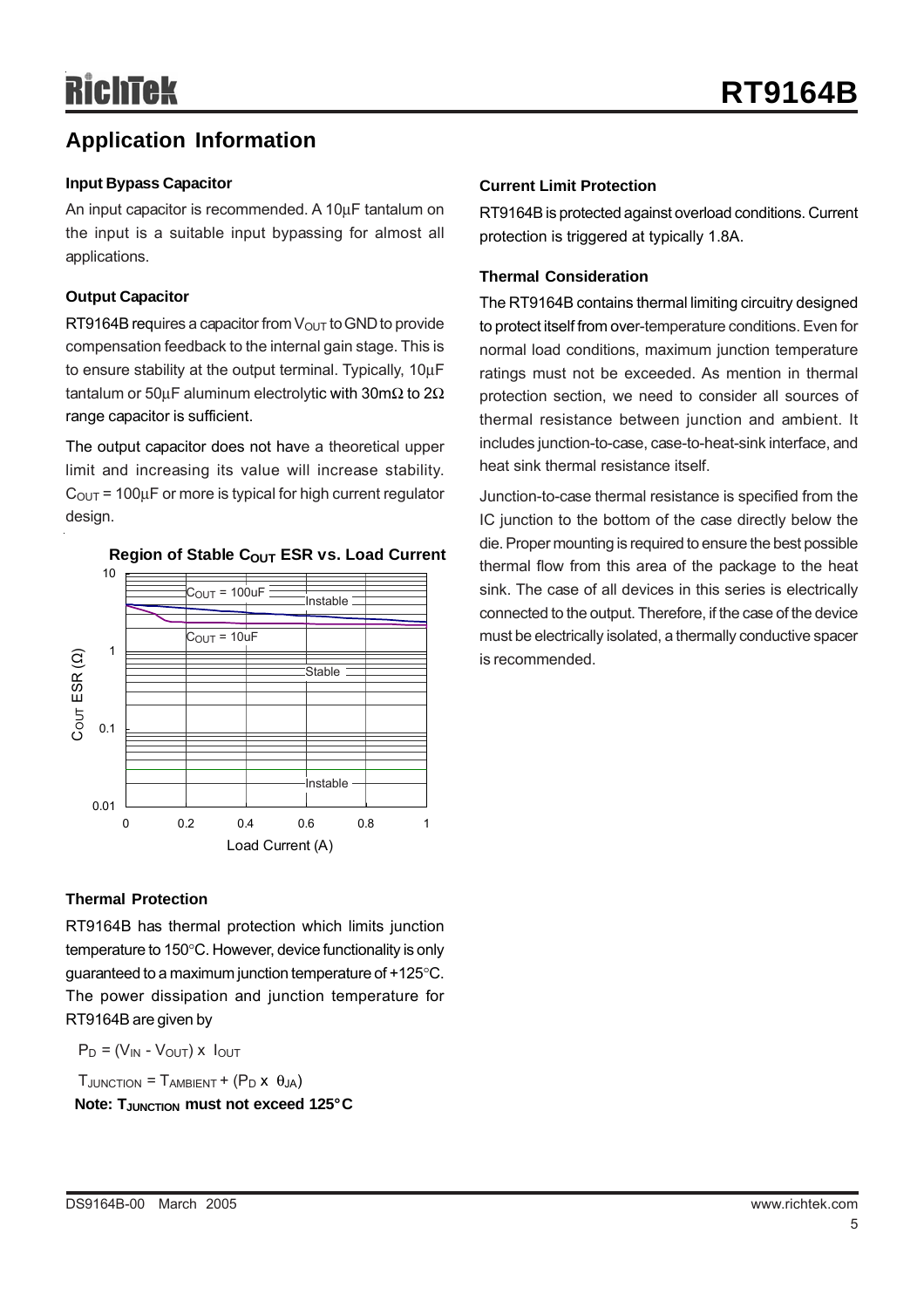# **Outline Dimension**





|                |            | <b>Dimensions In Millimeters</b> | <b>Dimensions In Inches</b> |            |  |
|----------------|------------|----------------------------------|-----------------------------|------------|--|
| <b>Symbol</b>  | Min        | <b>Max</b>                       | Min                         | <b>Max</b> |  |
| A              | 2.184      | 2.388                            | 0.086                       | 0.094      |  |
| B              | 0.889      | 2.032                            | 0.035                       | 0.080      |  |
| b              | 0.508      | 0.889                            | 0.020                       | 0.035      |  |
| b1             | 1.016 Ref. |                                  | 0.040 Ref.                  |            |  |
| b <sub>2</sub> | 0.457      | 0.584                            | 0.018                       | 0.023      |  |
| С              | 0.457      | 0.584                            | 0.018                       | 0.023      |  |
| D              | 6.350      | 6.731                            | 0.250                       | 0.265      |  |
| D <sub>1</sub> | 5.207      | 5.461                            | 0.205                       | 0.215      |  |
| E              | 5.334      | 6.223                            | 0.210                       | 0.245      |  |
| е              | 2.108      | 2.438                            | 0.083                       | 0.096      |  |
| L1             | 9.398      | 10.414                           | 0.370                       | 0.410      |  |
| L2             | 0.508 Ref. |                                  | 0.020 Ref.                  |            |  |
| L <sub>3</sub> | 0.635      | 1.016                            | 0.025                       | 0.040      |  |
| U              | 3.810 Ref. |                                  | 0.150 Ref.                  |            |  |
| V              | 3.048 Ref. |                                  | 0.120 Ref.                  |            |  |
| R              | 0.200      | 0.850                            | 0.008                       | 0.033      |  |
| S              | 2.500      | 3.400                            | 0.098                       | 0.134      |  |
| Τ              | 0.500      | 0.850                            | 0.020                       | 0.033      |  |

**3-Lead TO-252 Surface Mount Package**